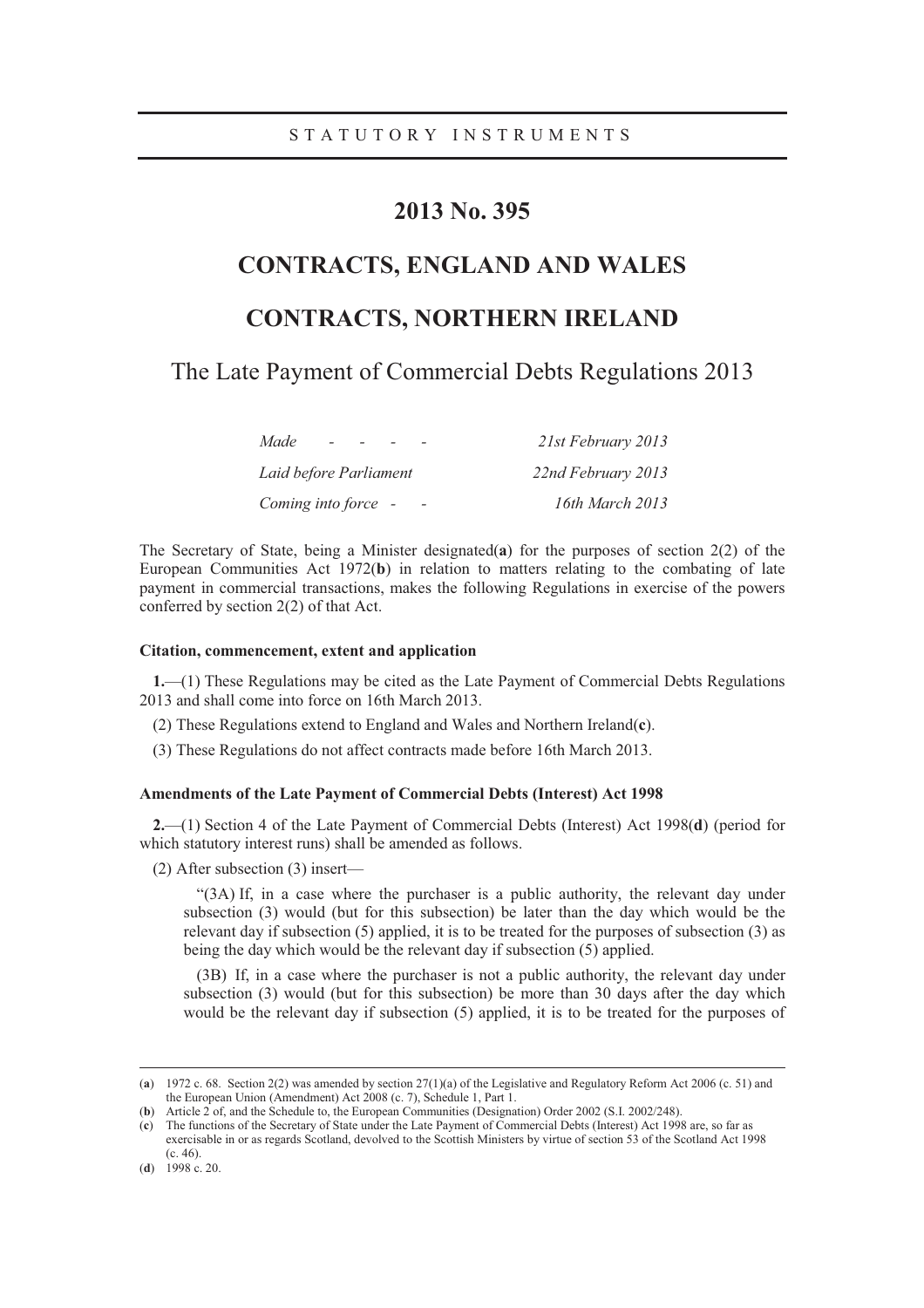subsection (3) as being the day which is 30 days after the day which would be the relevant day if subsection (5) applied.

- (3C) Subsection (3B) does not apply if—
	- (a) the supplier and the purchaser expressly agree in the contract a date for payment of the debt that is later than the day which would otherwise be the relevant day by virtue of that subsection, and
	- (b) that later date is not grossly unfair to the supplier (see subsection (7A))."

 $(3)$  In subsection  $(5)$ —

- (a) omit the "or" following paragraph (a), and
- (b) at the end of paragraph (b), insert—

 $\cdot$ ; or

(c) where subsection (5A) applies, the day determined under subsection (5B)."

(4) After subsection (5) insert—

"(5A) This subsection applies where—

- (a) there is a procedure of acceptance or verification (whether provided for by an enactment or by the contract), under which the conforming of goods or services with the contract is to be ascertained, and
- (b) the purchaser has notice of the amount of the debt on or before the day on which the procedure is completed.

(5B) For the purposes of subsection (5)(c), the day in question is the day which is 30 days after the day on which the procedure is completed.

(5C) Where, in a case where subsection (5A) applies, the procedure in question is completed after the end of the period of 30 days beginning with the day on which the obligation of the supplier to which the debt relates is performed, the procedure is to be treated for the purposes of subsection (5B) as being completed immediately after the end of that period.

(5D) Subsection (5C) does not apply if—

- (a) the supplier and the purchaser expressly agree in the contract a period for completing the procedure in question that is longer than the period mentioned in that subsection, and
- (b) that longer period is not grossly unfair to the supplier (see subsection (7A))."
- (5) After subsection (7) insert—

"(7A) In determining for the purposes of subsection  $(3C)$  or  $(5D)$  whether something is grossly unfair, all circumstances of the case shall be considered; and for that purpose, the circumstances of the case include in particular—

- (a) anything that is a gross deviation from good commercial practice and contrary to good faith and fair dealing,
- (b) the nature of the goods or services in question, and
- (c) whether the purchaser has any objective reason to deviate from the result which is provided for by subsection (3B) or (5C)."
- (6) For subsection (8) substitute—
	- "(8) In this section—

"advance payment" has the same meaning as in section 11;

"enactment" includes an enactment contained in subordinate legislation (within the meaning of the Interpretation Act 1978(**a**));

 <sup>(</sup>**<sup>a</sup>**) 1978 c. 30.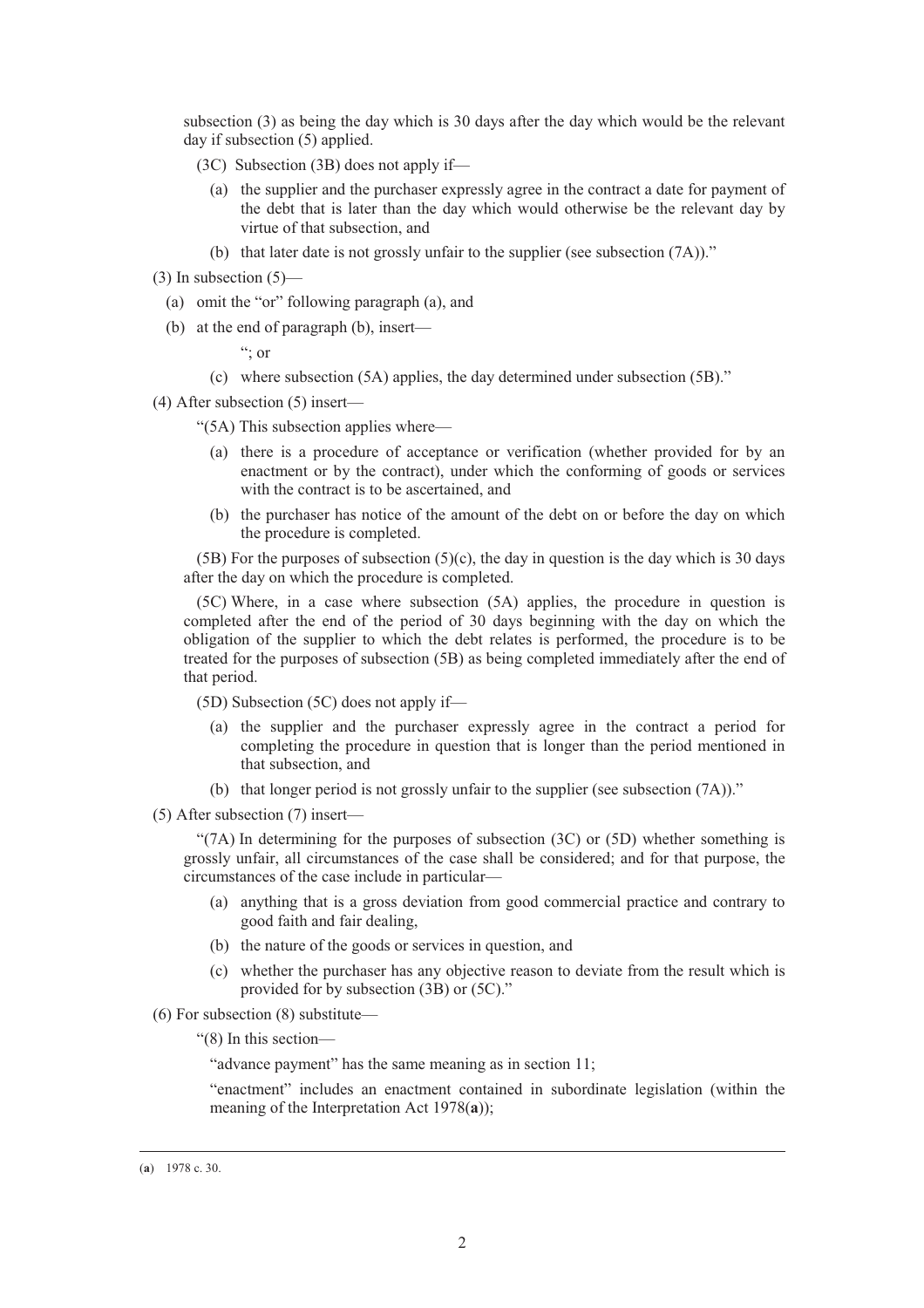"public authority" means a contracting authority (within the meaning of regulation 3 of the Public Contracts Regulations 2006(**a**))."

**3.**—(1) Section 5A of the Late Payment of Commercial Debts (Interest) Act 1998(**b**) (compensation arising out of late payment) shall be amended as follows.

(2) After subsection (2) insert—

"(2A) If the reasonable costs of the supplier in recovering the debt are not met by the fixed sum, the supplier shall also be entitled to a sum equivalent to the difference between the fixed sum and those costs."

- (3) In subsection (3), for "an additional fixed sum" substitute "a sum".
- (4) After subsection (3) insert—

"(4) Section 3(2)(b) of the Unfair Contract Terms Act 1977(**c**) (no reliance to be placed on certain contract terms) shall apply in cases where a contract term is not contained in written standard terms of the purchaser as well as in cases where the term is contained in such standard terms.

(5) In this section "contract term" means a term of the contract relating to a sum due to the supplier under this section."

*Vince Cable* Secretary of State for Business, Innovation and Skills 21st February 2013 Department for Business, Innovation and Skills

 <sup>(</sup>**<sup>a</sup>**) S.I. 2006/5, amended by S.I. 2011/3058; there are other amending instruments but none is relevant.

<sup>(</sup>**b**) 1998 c. 20.

<sup>(</sup>**c**) 1977 c. 50.